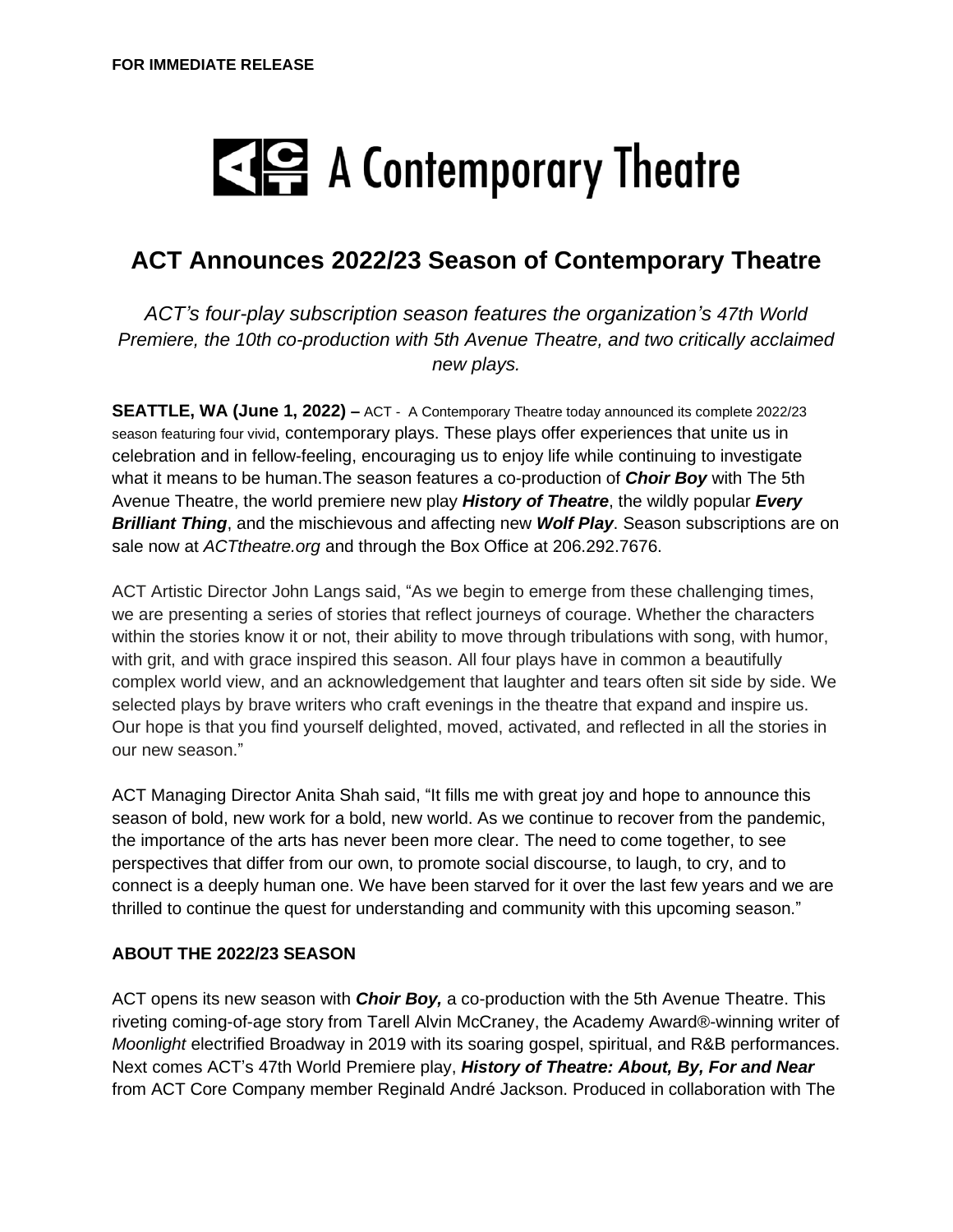# $\leq$   $\leq$  A Contemporary Theatre

Hansberry Project and directed by Valerie Curtis-Newton, the play traces the brilliance, perseverance, and artistry of our theatrical fore-bearers, restoring and highlighting forgotten and unsung artists to their rightful place in history. The season continues with the hit play and solo tour de force *Every Brilliant Thing*. Each performance promises a unique experience as the play is crafted with spontaneous delight with the audience as collaborators. The 2022/23 season will close with *Wolf Play*, a powerful play that explores adoption, "rehoming," and queer parenting.

# **2022/22 SEASON DETAILS**



## *Choir Boy*

A co-production with the 5th Avenue Theatre A Play with Music Written by Tarell Alvin McCraney Directed by Jamil Jude

September 10 – October 23, 2022

For half a century, the Charles R. Drew Prep School for Boys has

been dedicated to the education of strong, ethical Black men. One talented student, Pharus Young, has been waiting for years to take his rightful place as the leader of the legendary gospel choir. But can he make his way through the hallowed halls of this institution if he sings in his own key? This riveting show is an intersectional coming-of-age story and a powerful examination of personal identity against institutional traditions: here, being black and queer in a prestigious all-male prep school. From Tarell Alvin McCraney, the Academy Award®-winning writer of Moonlight, *Choir Boy* electrified Broadway with its soaring gospel, spiritual, and R&B performances.



## *History of Theatre: About, By, For and Near*

ACT's 47th World Premiere Produced in partnership with The Hansberry Project Written by Reginald André Jackson Directed by Valerie Curtis-Newton

January 28 - February 12, 2023

From ACT Core Company writer and artist Reginald André Jackson in collaboration with The Hansberry Project and director Valerie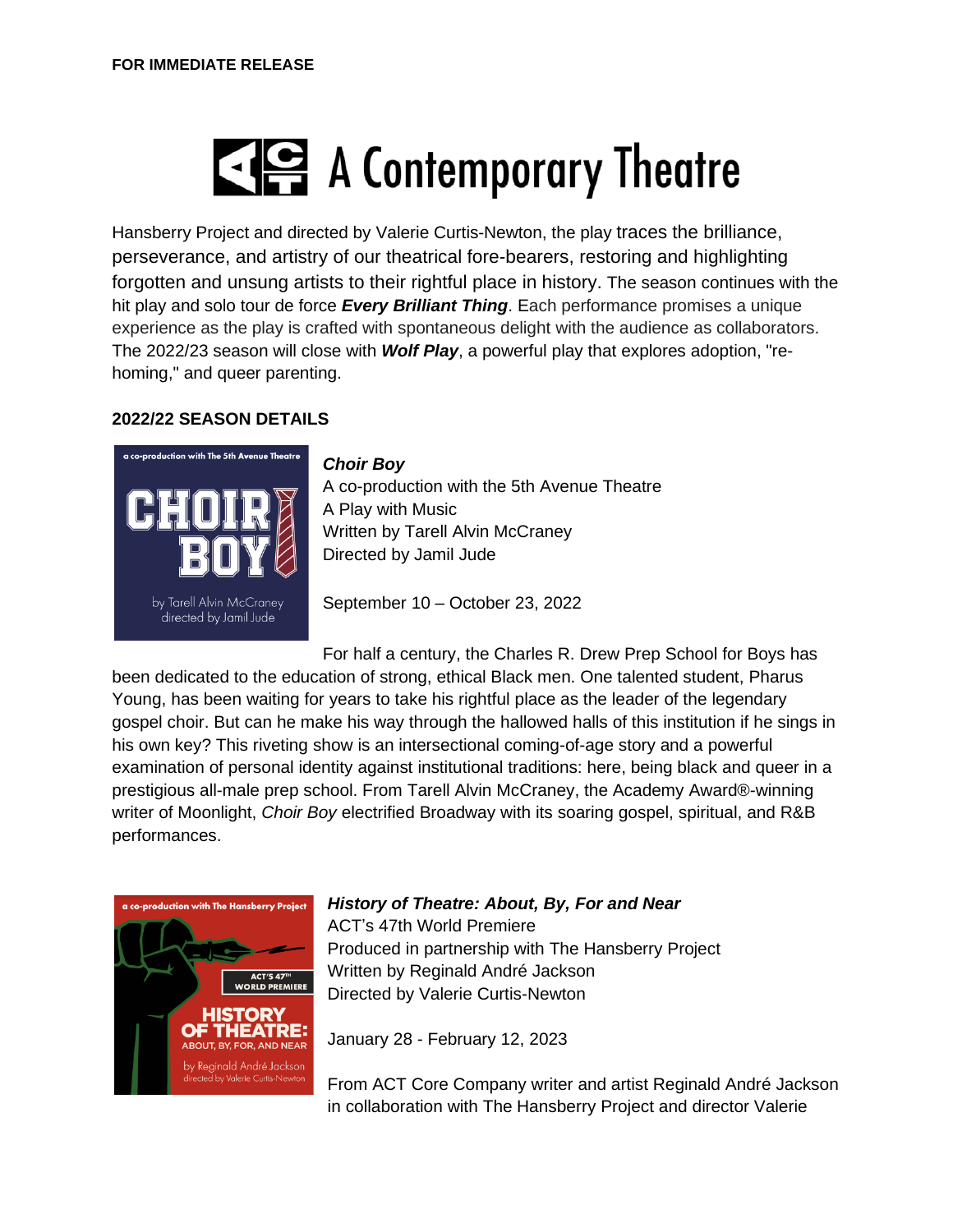# A Contemporary Theatre

Curtis-Newton comes the world premiere production, *History of Theatre*. Jackson delves into the journey and rich legacy of his artistic ancestors, from the early days of enslavement through the ensuing 200 years. Full of music, dance, and profound insights, the show traces the brilliance, perseverance, and artistry of our theatrical fore-bearers restoring and highlighting forgotten and unsung artists to their rightful place in history.



*Every Brilliant Thing* By Duncan Macmillan With Jonny Donahoe Directed by John Langs

March 17 - April 2, 2023

The color yellow. Sunsets. Things with stripes. Wearing a cape. Ice cream! There are a million brilliant things. Can you name them all?

The hit play and international sensation *Every Brilliant Thing* by Duncan Macmillan with Jonny Donahoe is an immersive storytelling experience blending comedy, improv, and audience interaction to tell the story of an adult growing up in the shadow of mental illness and learning to grapple with their own experiences of love, loss, and a finding a new way forward, one brilliant thing at a time.



*Wolf Play*

By Hansol Jung Directed by Rosa Joshi

May 5 - 21, 2023

A southpaw boxer is on the verge of a pro debut when their wife signs the adoption papers for a Korean boy. The boy's original adoptive father was all set to hand him over to a new home... until he realizes the boy would have no "dad." Caught in the middle, the

child launches himself on a lone wolf's journey to find a pack he can call his own. *Wolf Play* is a mischievous and affecting new play about the families we choose and unchoose.

**# # #**

# **ABOUT ACT - A CONTEMPORARY THEATRE**